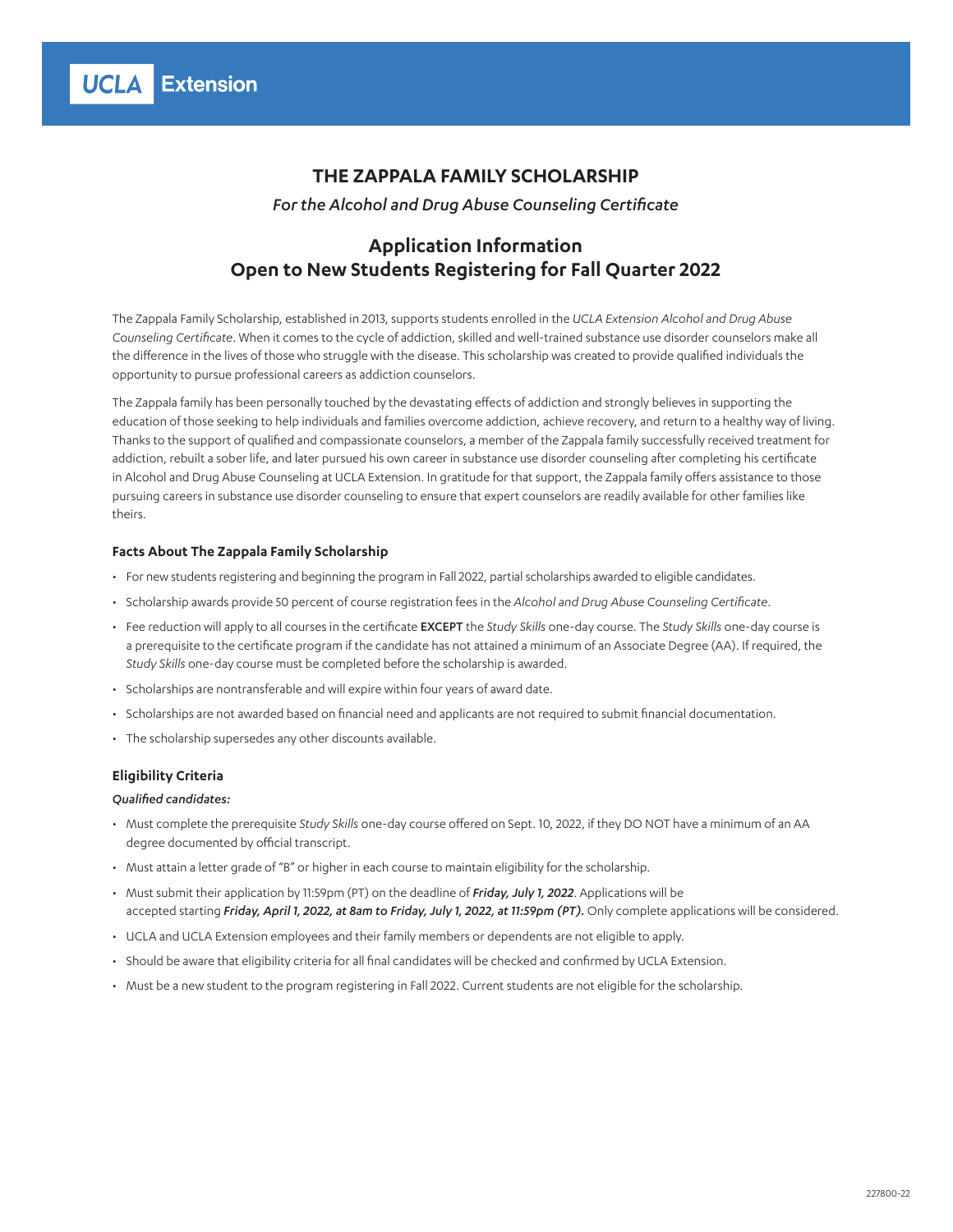## **How to Apply: APPLICATION CHECKLIST**

- Fill out and sign the *Personal Information Form*, which can be found on page 2 of the *Application Packet*. It can also be downloaded from [uclaextension.edu/financial-aid-scholarships-discounts/scholarships](https://www.uclaextension.edu/financial-aid-scholarships-discounts/scholarships) by clicking on "Zappala Family Scholarship."
- Submit the completed application form along with a typed *Personal Statement* of up to 500 words. The *Personal Statement* should include:
	- What motivated you to enter the field of substance use disorder counseling?
	- What steps have you taken to prepare for this new career?
	- What is/are your career goal(s) once you have completed the Alcohol and Drug Abuse Counseling Certificate? (Please include any professional certifications or graduate programs you intend to pursue).
- Two Student *Recommendation Forms* submitted by references you choose. References should submit recommendation forms directly to Lisseth Gutierrez at [scholarships@uclaextension.edu](mailto:scholarships@uclaextension.edu) using the *Student Recommendation Form* that can be found on page 4 of this application. It can also be downloaded from

[uclaextension.edu/financial-aid-scholarships-discounts/scholarships](http://www.uclaextension.edu/financial-aid-scholarships-discounts/scholarships) by clicking on "Zappala Family Scholarship."

At least one *Student Recommendation Form* should be submitted by a former employer, college instructor, or leader of a volunteer or civic organization with whom you have worked. One *Student Recommendation Form* may be submitted by a personal reference.

\* Recommendations should be typed and submitted by attachment in Word format or typed directly into the fillable form provided. Please have your recommender indicate your name in the subject line of the email and the name of the scholarship.

*Note: Student Recommendation Forms must be submitted directly by the recommender. Any recommendations submitted by students on behalf of the recommender will not be accepted.*

### **Additional Information**

- Applications may only be submitted via email to [scholarships@uclaextension.edu](mailto:scholarships%40uclaextension.edu?subject=).
- Applications will be accepted starting *Friday, April 1, 2022, at 8am through Friday, July 1, 2022, at 11:59 (PT). The deadline to apply is 11:59pm (PT) on Friday, July 1, 2022*. Only complete applications will be considered.
- Submitted applications that are incomplete, late, or from students who are not eligible, will not be considered. Multiple submissions will not be reviewed. Applications will not be returned.
- Applicants selected for a scholarship will be notified via email by Lisseth Gutierrez. Scholarship recipients can utilize their awards to offset course fees *beginning in Fall Quarter 2022*.
- Students will have four years from the date of their award to utilize the full scholarship amount.
- Students must be enrolled in the Alcohol and Drug Abuse Counseling Certificate and have paid the certificate candidacy fee to be awarded the scholarship.

If you have questions about the Zappala Family Scholarship or the application process, please contact Lisseth Gutierrez at email scho[larships@uclaextension.edu](mailto:scholarships%40uclaextension.edu?subject=) or by phone at (310) 825-7093.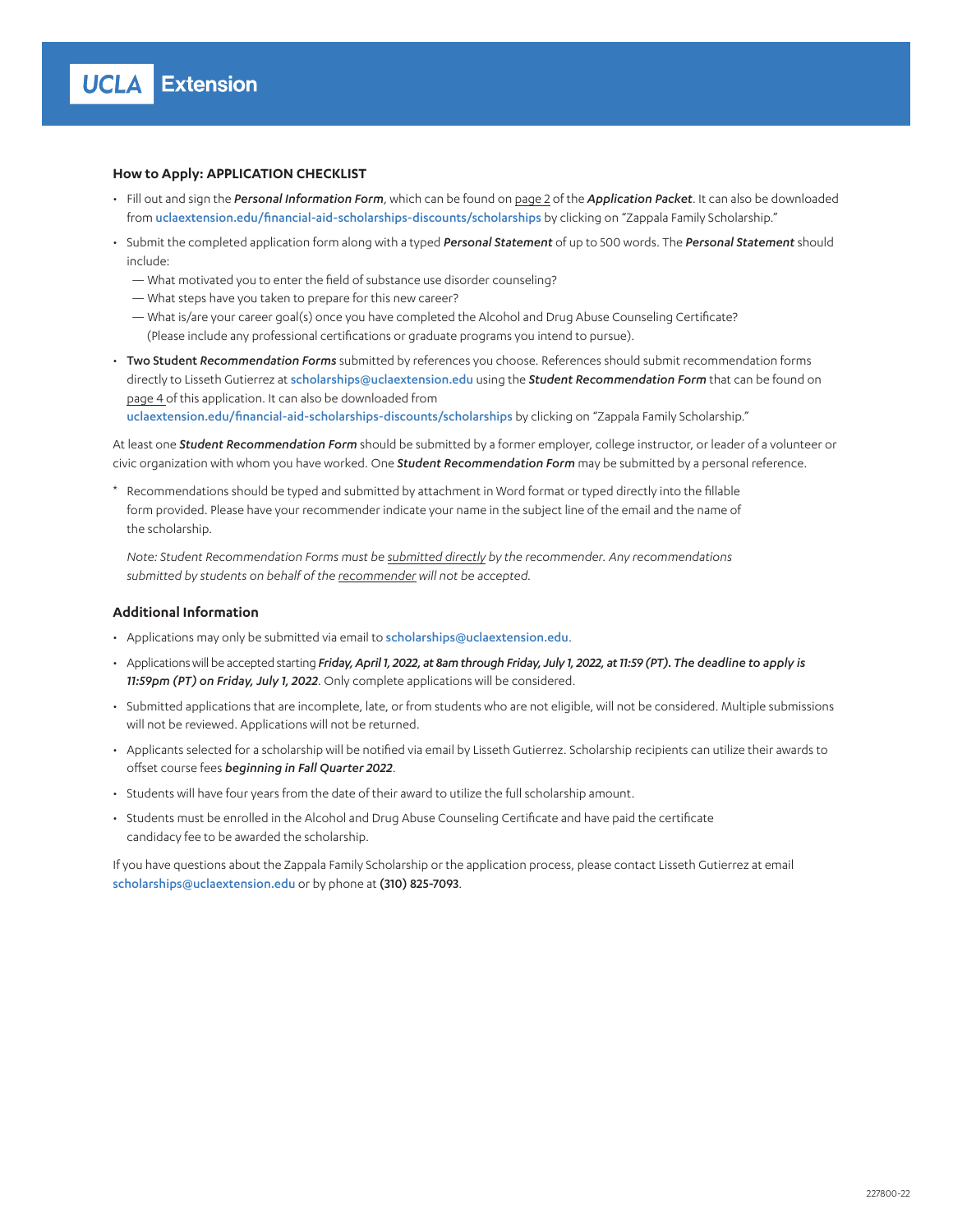*For the Alcohol and Drug Abuse Counseling Certificate*

## APPLICATION PACKET

The application packet consists of three parts:

- 1. The *Personal Information Form* (see page 2)
- 2. A *Personal Statement* (see page 3)
- 3. Two *Student Recommendation Forms* (see page 4)

Only complete application packets will be considered.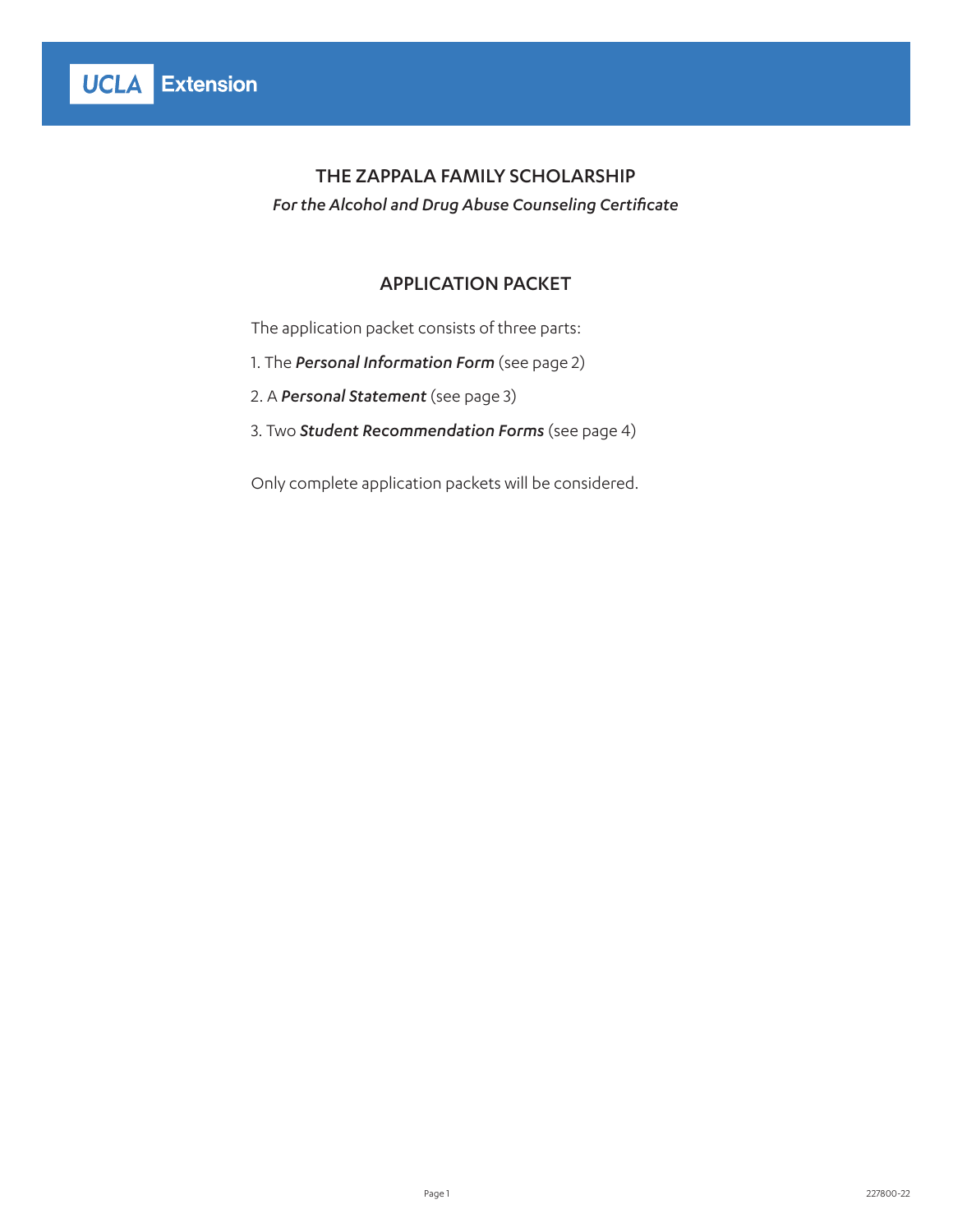## *For Students Enrolled in the Alcohol and Drug Abuse Counseling Certificate*

# Personal Information Form Open to New Students Registering for Fall Quarter 2022

Applications will be accepted starting *Friday, April 1, 2022, at 8am through Friday, July 1, 2022, at 11:59pm (PT)*. Only complete applications will be considered.

| <b>Student's Name:</b> |                                                                                                                                                                                                                                |                                                                                                                                                                                                                                |
|------------------------|--------------------------------------------------------------------------------------------------------------------------------------------------------------------------------------------------------------------------------|--------------------------------------------------------------------------------------------------------------------------------------------------------------------------------------------------------------------------------|
|                        | First Name: No. 2008. The Second State of the Second State of the Second State of the Second State of the Second State of the Second State of the Second State of the Second State of the Second State of the Second State of  |                                                                                                                                                                                                                                |
| Local Address:         |                                                                                                                                                                                                                                |                                                                                                                                                                                                                                |
|                        |                                                                                                                                                                                                                                |                                                                                                                                                                                                                                |
|                        | State: and the state of the state of the state of the state of the state of the state of the state of the state of the state of the state of the state of the state of the state of the state of the state of the state of the | Zip: The Company of the Company of the Company of the Company of the Company of the Company of the Company of the Company of the Company of the Company of the Company of the Company of the Company of the Company of the Com |
|                        |                                                                                                                                                                                                                                |                                                                                                                                                                                                                                |

Status in Program:  $\Box$  New applicant beginning in Fall 2022 (Note: Current Students are not eligible for the scholarship).

### **Acknowledgement and Personal Certification:**

By providing my signature below and submitting this application to be considered for a UCLA Extension Zappala Family Scholarship, I certify that all information on this form is true, complete, and accurate, and that I am the author of the original *Personal Statement* included with this application. I also certify that I have read and understand the Application Information for Students Registering for the Fall Quarter 2022 document, which outlines the eligibility requirements for the Zappala Family Scholarship. I also give my consent for scholarship committee members to contact my references. Additionally, I give UCLA Extension permission to confirm my eligibility for the scholarship, share my application with the scholarship review committee, and utilize quotes from my *Personal Statement* in future marketing materials.

Student's Signature:\_\_\_\_\_\_\_\_\_\_\_\_\_\_\_\_\_\_\_\_\_\_\_\_\_\_\_\_\_\_\_\_\_\_\_\_\_\_\_\_\_\_\_\_\_\_\_\_\_\_\_\_\_\_\_\_\_\_ Date:\_\_\_\_\_\_\_\_\_\_\_\_\_\_\_\_\_\_\_\_\_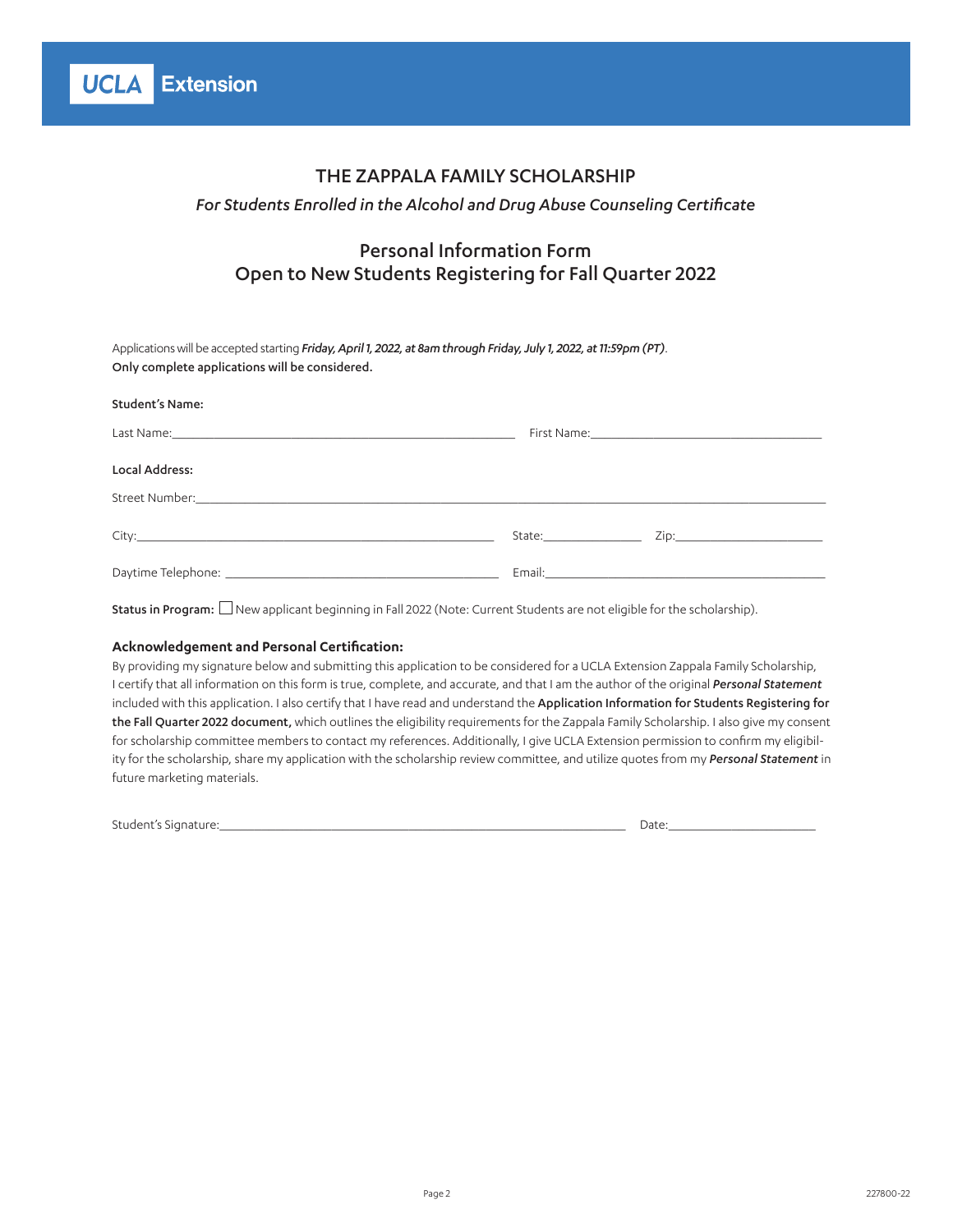# Personal Statement Zappala Family Scholarship Application

| <b>Student Applicant Name:</b> |             |
|--------------------------------|-------------|
| Last Name:                     | First Name: |

Please write a 500-word Personal Statement using the space below. Any Personal Statements that are longer than 500 words will be disqualified and will not be reviewed. This statement should demonstrate your ability to communicate in writing. Personal Statements must be typed and should include:

- What motivated you to enter the field of substance use disorder counseling?
- What steps have you taken to prepare for this new career?
- What is/are your career goal(s) once you have completed the Alcohol and Drug Abuse Counseling Certificate? (Please include any professional certifications or graduate programs you intend to pursue).